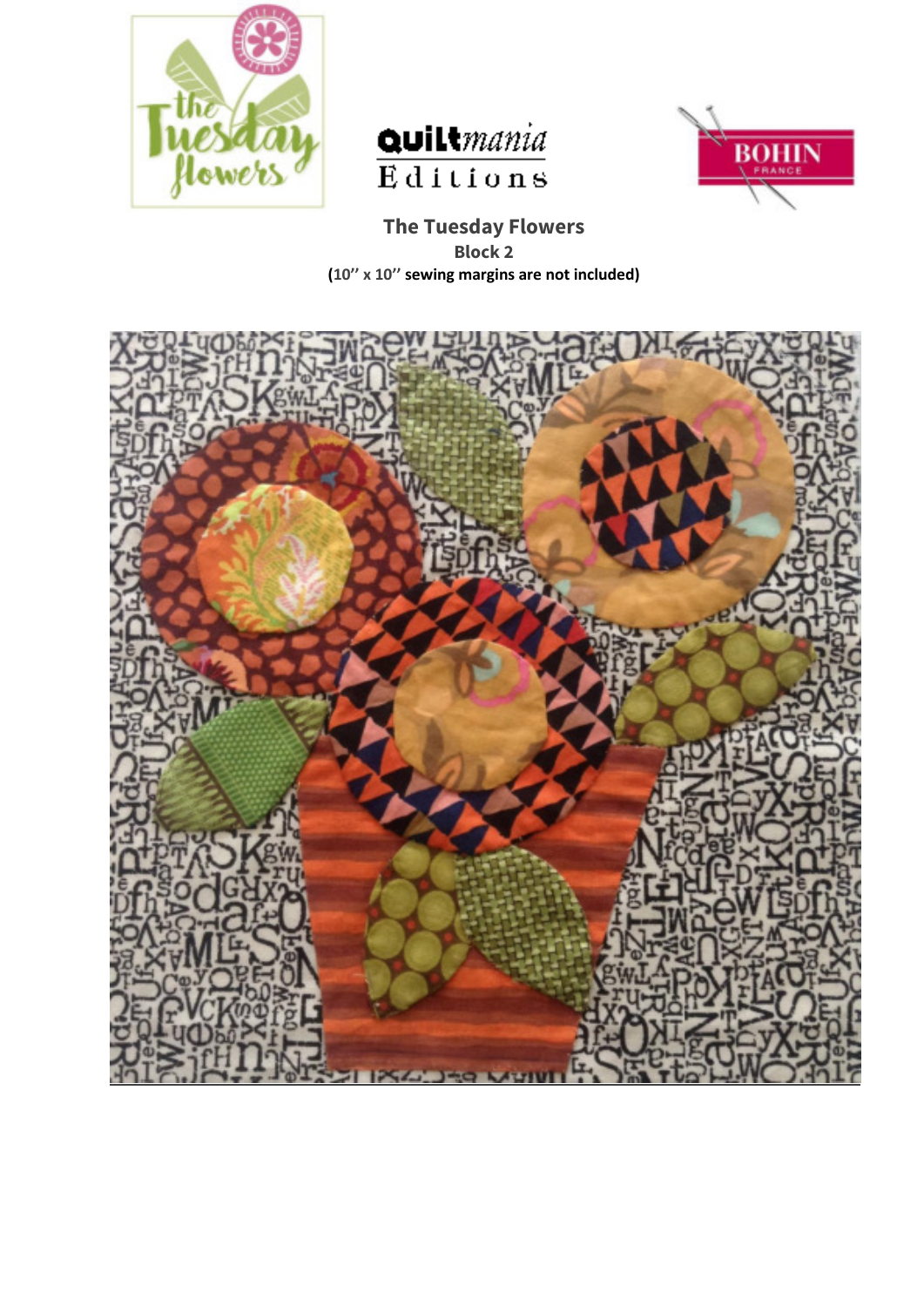## **General points:**

The measures given for the background of the block take into account the 1/4" sewing margins, rounded up to ½" for both of them. For the appliqués, the templates are in the sewing margins. Add your sewing margins all around each one of them. *The dimensions on the detailed patterns don't take into account the margins.* 

## **The cutting:**

**In a background fabric: 1 10½'' square In a fabric of your choice: 1 A flower pot In 3 printed fabrics and for each one of them: 1 big B circle In 3 other fabrics and in each one of them: 1 small C circle In 2 or 3 other fabrics: 5 D thin coardboard leaves for the templates Bohin temporary stick glue ref 65504 Bohin mini foldable ion ref 75586** 

## **Réalisation :**

Pattern 1:

Fold the background square in 2 and mark the fold.

Help yourself with the video for appliqués by using the **Bohin stick glue** and the **Bohin mini foldable ion**.

Applique the A pot in the middle of the fold. Its base is placed on the square's sewing margin line.

Applique the circles B and C of the first flower (N° 2 and 3).



Sch<sub>1</sub>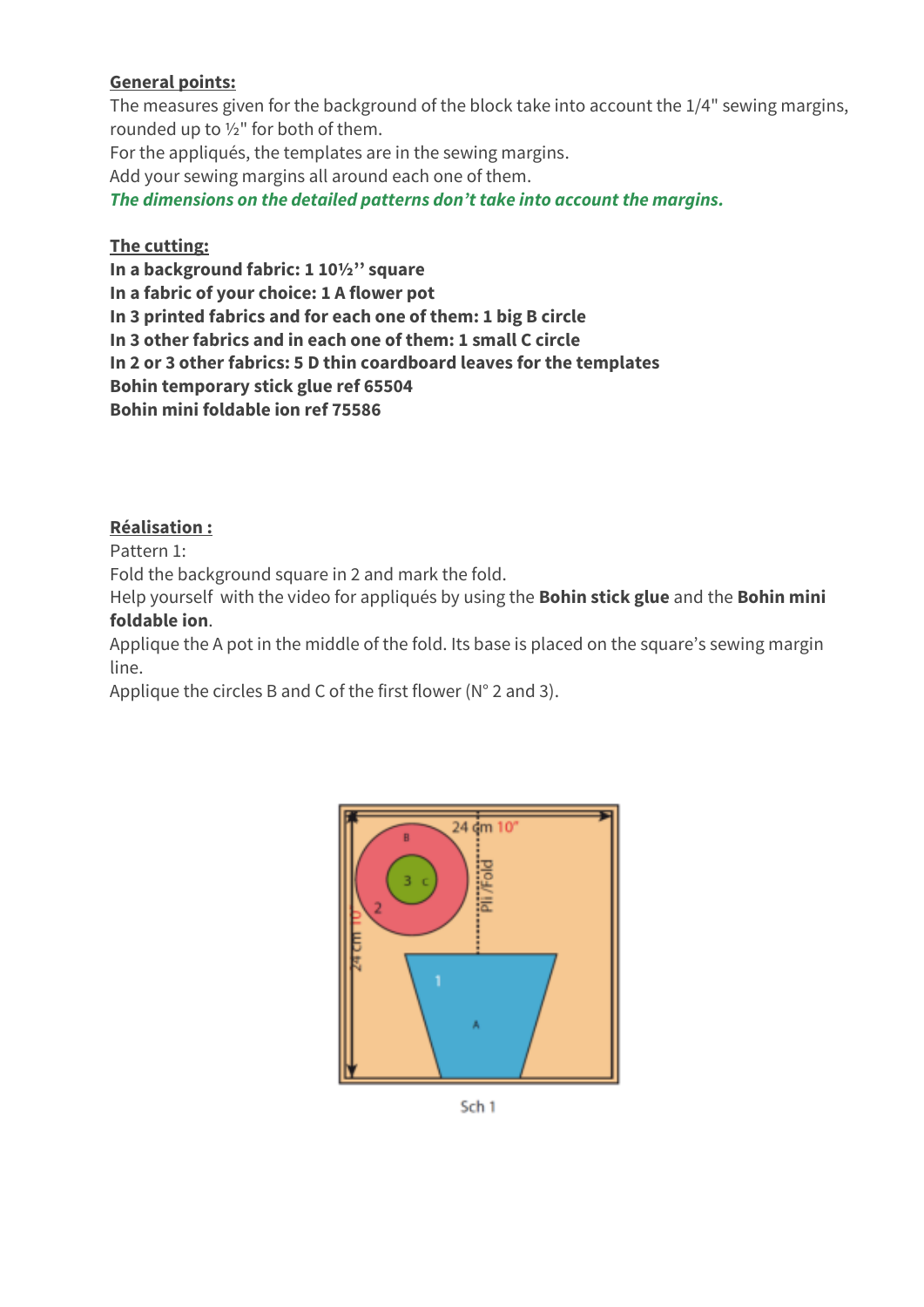Pattern 2:

Continue by appliquing the D leaves and the 2 other flowers by following the numbering of each piece.



Sch<sub>2</sub>



*With our Partner :*